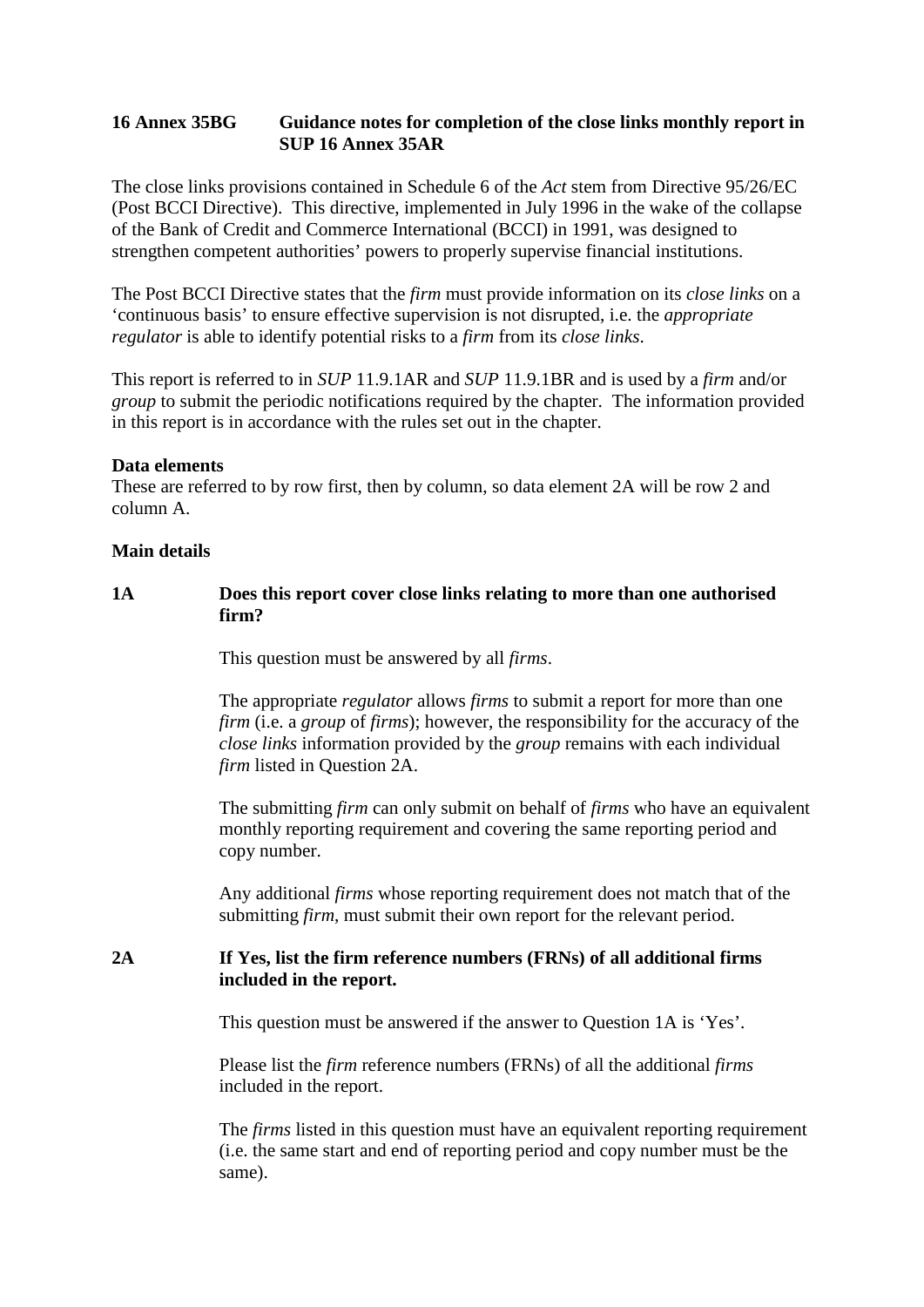# **3A Does the firm/group have any close links?**

This question must be answered by all *firms*.

A *firm* must notify the *appropriate regulator* whether the *firm* is aware that it has any *close links*.

## **4A If Yes, have there been any material changes to the close links for the firm/group since the submission of the last report?**

This question must be answered if the answer to Question 3A is 'Yes'.

The *firm/group* should indicate here whether there have been any changes to the *close links* since the submission of the previous notification to the appropriate regulator.

# **5A Are you submitting a group organisation chart?**

This question must be answered if the answer to Question 3A is 'Yes'.

The organisation chart must be provided in PDF format; however, we do not define the structure of the organisation chart and the *firm* or *group* may use whatever structure they already hold for its own purpose. This chart must however show all the *firm's* and/or *group's close links*.

An organisation chart is required on a quarterly basis unless no changes have occurred since the submission of the last organisation chart.

# **Details of existing, new and ceased close links (body corporates and/or individuals)**

Questions 6 and/or 7 must be answered if the answer to Question 3A is 'Yes'. Questions 8 and/or 9 must be answered if the firm has ceased any *close links* since the submission of the previous notification to the *appropriate regulator*.

The *firm* and/or *group* making the submission must provide all the information in relation to its *close links.*

#### **6A/7A/8A/ 9A Name of close link (body corporates and/or individuals)**

Please provide the full name of the body corporate and/or individual (up to a maximum of 100 characters).

#### **6B/7B/8B/ Nature of close link (body corporates and/or individuals)**

**9B**

Please select from one of the following:

- *Parent undertaking* of the *firm*
- *Subsidiary undertaking* of the *firm*
- *Parent undertaking* of a *subsidiary undertaking* of the *firm*
- *Subsidiary undertaking* of a *parent undertaking* of the *firm*
- Close Link (CL) owns or controls 20% or more of the voting rights or